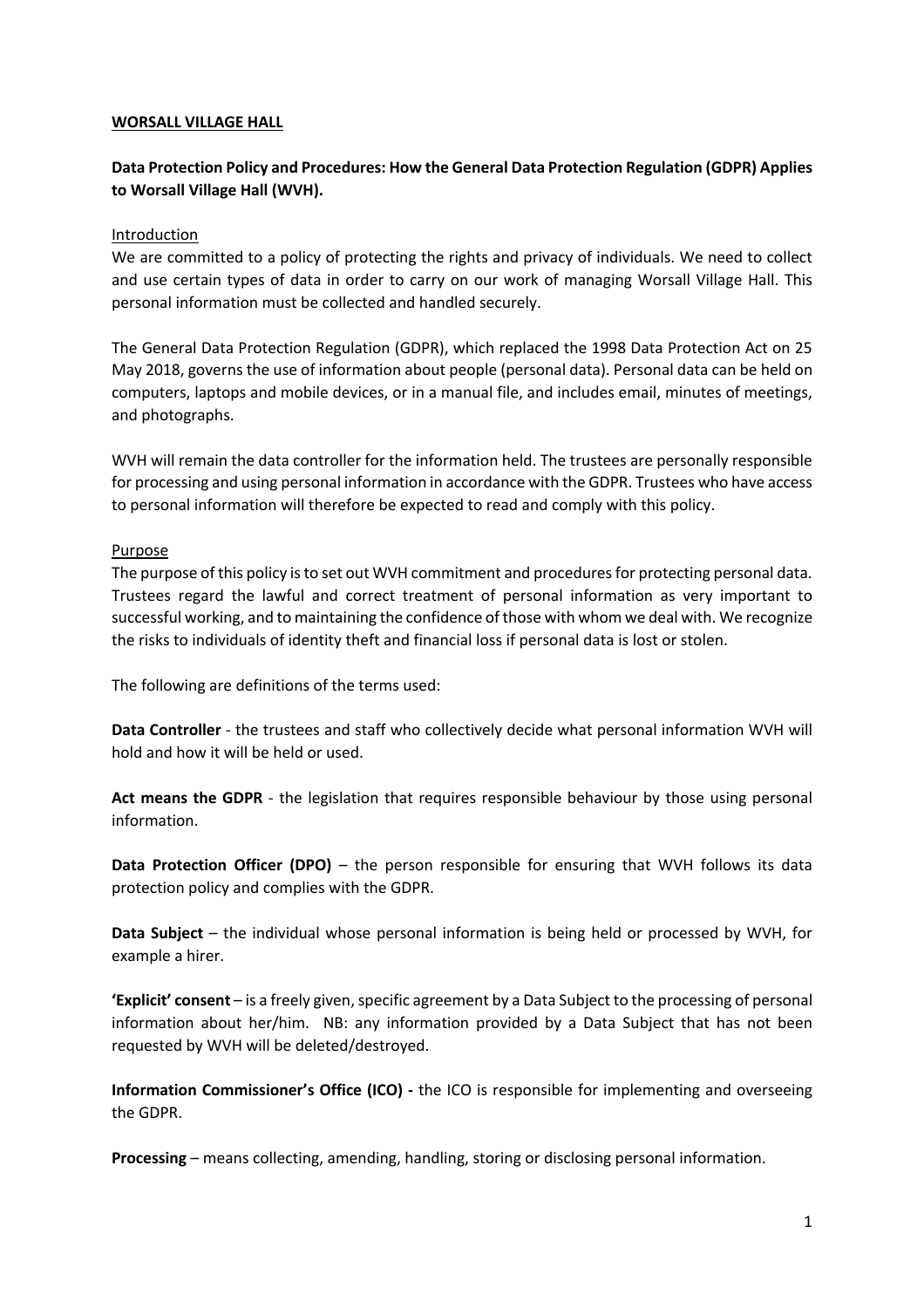**Personal Information** – information about living individuals that enables them to be identified – e.g. names, addresses, telephone numbers and email addresses. It does not apply to information about organizations, companies and agencies. It only applies to named persons.

## The GDPR

This contains eight principles for processing personal data with which we must comply.

### Personal data:

1. Shall be processed fairly and lawfully and, in particular, shall not be processed unless specific conditions are met;

2. Shall be obtained only for one or more of the purposes specified in the GDPR, and shall not be processed in any manner incompatible with that purpose or those purposes;

- 3. Shall be adequate, relevant and not excessive in relation to those purpose(s);
- 4. Shall be accurate and, where necessary, kept up to date;
- 5. Shall not be kept for longer than is necessary;
- 6. Shall be processed in accordance with the rights of data subjects under the GDPR;

7. Shall be kept secure by the Data Controller who takes appropriate technical and other measures to prevent unauthorized or unlawful processing or accidental loss or destruction of, or damage to, personal information;

8. Shall not be transferred to a country or territory outside the European Economic Area unless that country or territory ensures an adequate level of protection for the rights and freedoms of Data Subjects in relation to the processing of personal information.

### Applying the GDPR within WVH

We will let people know why we are collecting their data, which is for the purpose of managing the Village Hall, the hiring's and finances. It is our responsibility to ensure the data is only used for this purpose. Access to personal information will be limited to trustees.

# Correcting data

Individuals have a right to make a Subject Access Request (SAR) to find out whether the WVH holds their personal data, where, what it is used for and to have data corrected if it is wrong, to prevent use which is causing them damage or distress, or to stop marketing information being sent to them. Any SAR must be dealt with within 30 days. Steps must first be taken to confirm the identity of the individual before providing information, requiring both photo identification e.g. passport and confirmation of address e.g. recent utility bill, bank or credit card statement.

### Responsibilities

WVH is the Data Controller under the GDPR, and is legally responsible for complying with the Regulation, which means that it determines what purposes personal information held will be used for. The trustees will take into account legal requirements and ensure that it is properly implemented and will through appropriate management, strict application of criteria and controls:

# a) Collect and use information fairly;

- b) Specify the purposes for which information is used;
- c) Collect and process appropriate information, and only to the extent that it is needed to fulfil its operational needs or to comply with any legal requirements;
- d) Ensure the quality of information used;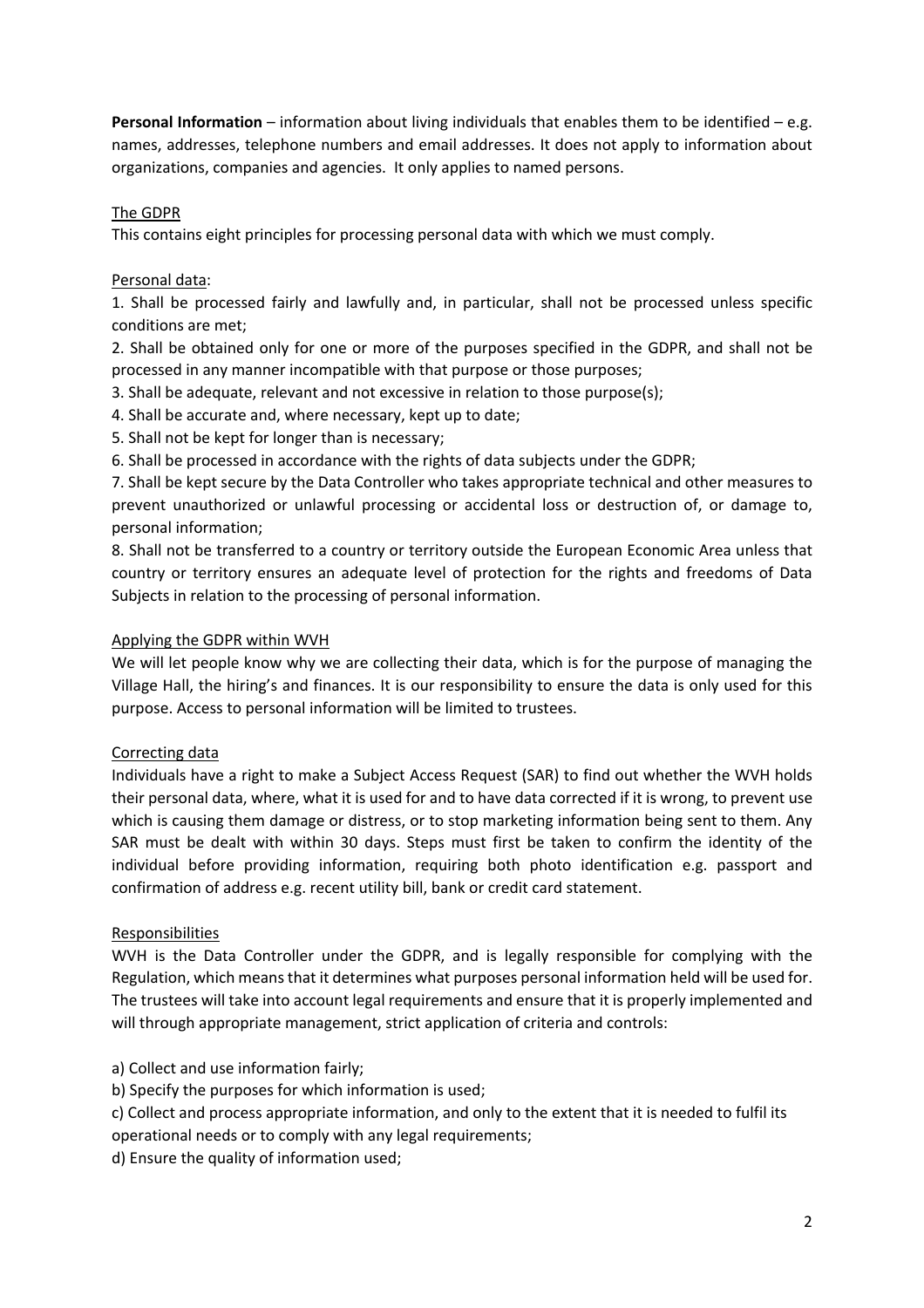e) Ensure the rights of people about whom information is held, can be exercised under the GDPR; These include:

- i) the right to be informed that processing is undertaken;
- ii) the right of access to one's personal information;
- iii) the right to prevent processing in certain circumstances; and
- iv) the right to correct, rectify, block or erase information which is regarded as wrong information.

f) Take appropriate technical and organisational security measures to safeguard personal information; g) Ensure that personal information is not transferred abroad without suitable safeguards;

h) Treat people justly and fairly whatever their age, religion, disability, gender, sexual orientation or ethnicity when dealing with requests for information;

i) Set out clear procedures for responding to requests for information.

All trustees and staff are aware that a breach of the rules and procedures identified in this policy may lead to action being taken against them.

The Data Protection Officer on the WVH committee is: Name: Gill Bainbridge, Contact Details: email: bookingswvh@gmail.com

The Data Protection Officer will be responsible for ensuring that the policy is implemented and will have overall responsibility for:

a) Everyone processing personal information understands that they are contractually responsible for following good data protection practice;

b) Everyone processing personal information is appropriately trained to do so;

c) Everyone processing personal information is appropriately supervised;

d) Anybody wanting to make enquiries about handling personal information knows what to do;

e) Dealing promptly and courteously with any enquiries about handling personal information;

f) Describe clearly how the charity handles personal information;

g) Will regularly review and audit the way it holds, manages and uses personal information;

h) Will regularly assess and evaluate its methods and performance in relation to handling personal information.

This policy will be updated as necessary to reflect best practice in data management, security and control and to ensure compliance with any changes or amendments made to the GDPR.

In case of any queries or questions in relation to this policy please contact the Data Protection Officer (see above)

Procedures for Handling Data & Data Security WVH has a duty to ensure that appropriate technical and organisational measures and training are taken to prevent:

- Unauthorized or unlawful processing of personal data
- Unauthorized disclosure of personal data
- Accidental loss of personal data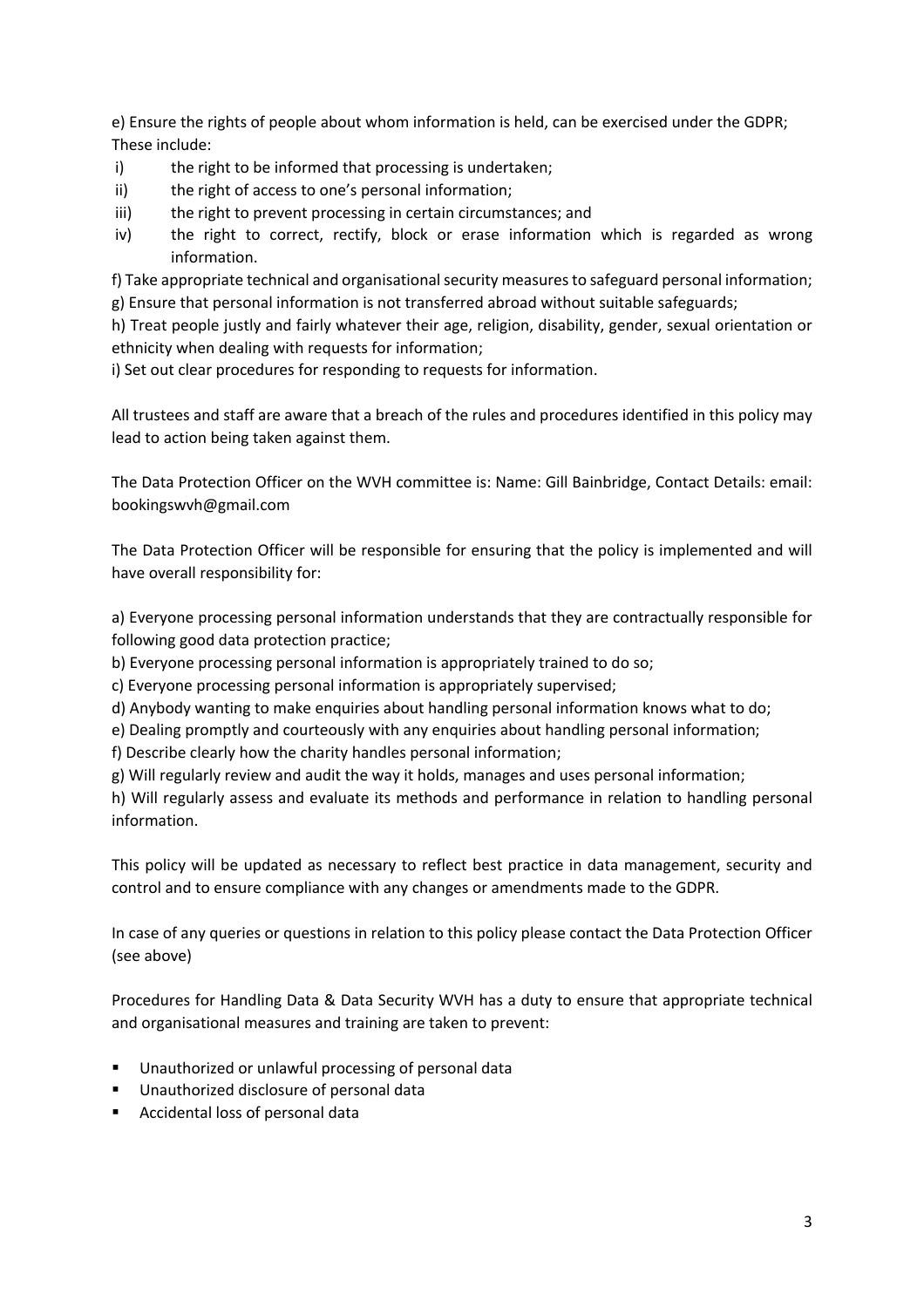All trustees and staff must therefore ensure that personal data is dealt with properly no matter how it is collected, recorded or used. This applies whether or not the information is held on paper, in a computer or recorded by some other means e.g. tablet or mobile phone.

Personal data relates to data of living individuals who can be identified from that data and use of that data could cause an individual damage or distress. This does not mean that mentioning someone's name in a document comprises personal data; however, combining various data elements such as a person's name and salary or religious beliefs etc. would be classed as personal data and falls within the scope of the GDPR. It is therefore important that all trustees consider any information (which is not otherwise in the public domain) that can be used to identify an individual as personal data and observe the guidance given below.

### Privacy Notice and Consent Policy

The privacy notice and consent policy are as follows:

# Consent

Paragraph included on Hire Booking Form:

'Personal information will be stored in accordance with the Worsall Village Hall General Data Protection Regulation policy which is available upon request or on the website'.

Consent included on the hall hire booking forms will be stored by the WVH Booking Secretary in a securely held electronic or paper file.

### Privacy

"Worsall Village Hall (WVH) uses personal data for the purposes of managing Worsall Village Hall, their bookings and finances, running and marketing events at the hall, and its fundraising activities. Data may be retained for up to ten years for accounts purposes and for longer where required by WVH insurers. If you would like to find out more about how we use your personal data or want to see a copy of information about you that we hold, please contact the Data Protection Officer, at email bookingswvh@gmail.com.

# Operational Guidance

### Email:

All trustees and staff should consider whether an email (both incoming and outgoing) needs to be kept as an official record. If the email needs to be retained it should be saved into an appropriate folder or printed and stored securely.

Remember, emails that contain personal information no longer required for operational use, should be deleted from any personal mailbox and any "deleted items" box.

### Phone Calls:

Phone calls can lead to unauthorized use or disclosure of personal information and the following precautions should be taken:

Personal information should not be given out over the telephone unless you have no doubts as to the caller's identity and the information requested is innocuous.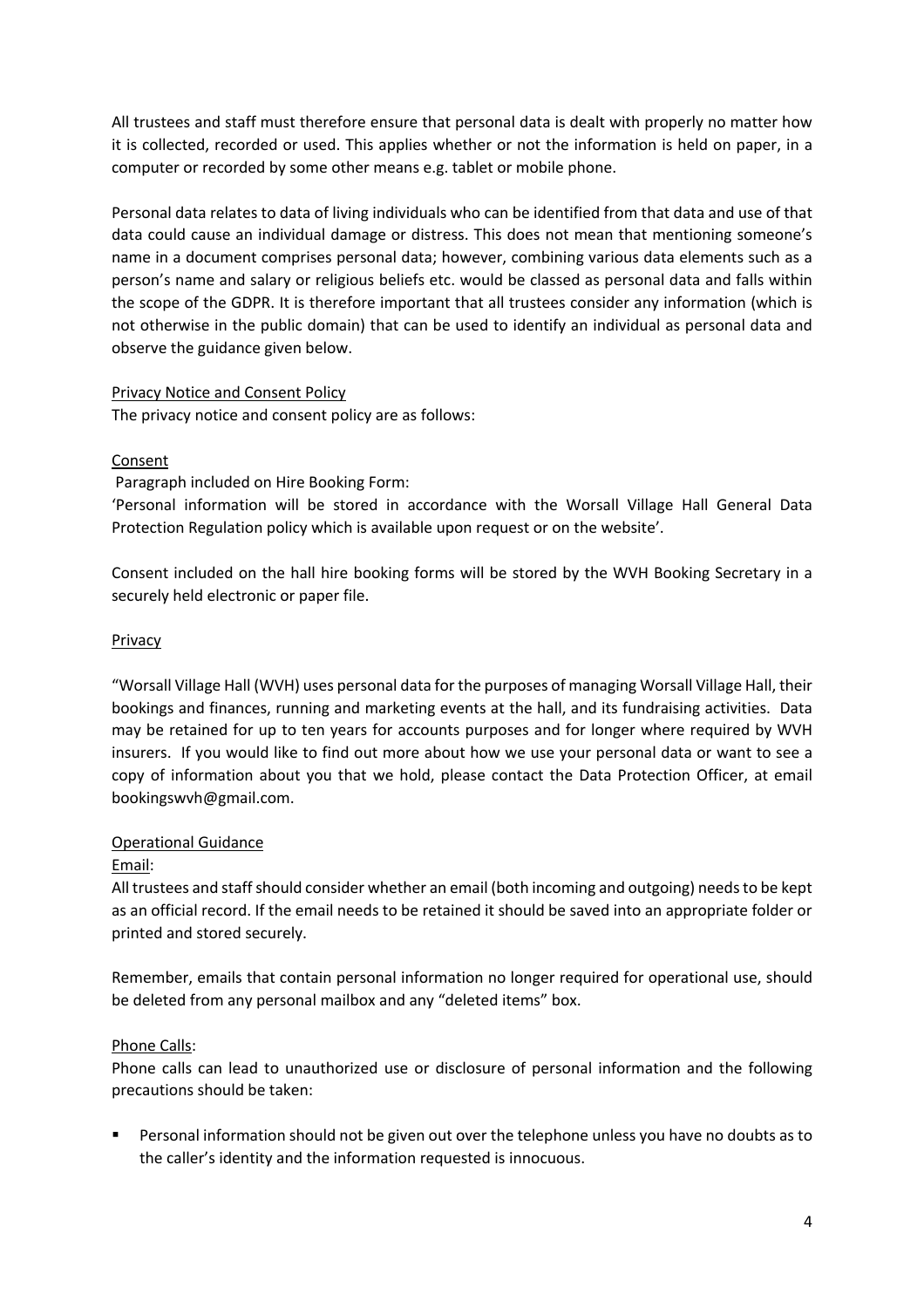- If you have any doubts, ask the caller to put their enquiry in writing.
- If you receive a phone call asking for personal information to be checked or confirmed be aware that the call may come from someone impersonating someone with a right of access.

# Laptops and Portable Devices:

All laptops and portable devices that hold data containing personal information must be protected with a password that is used to access systems.

Ensure your device is locked (password protected) when left unattended, even for short periods of time.

When travelling in a car, make sure your device is out of sight, preferably in the boot.

If you have to leave your device in an unattended vehicle at any time, put it in the boot and ensure all doors are locked and any alarm set.

Never leave laptops or portable devices in your vehicle overnight.

Do not leave laptops or portable devices unattended in restaurants or bars, or any other venue.

When travelling on public transport, keep it with you at all times, do not leave it in luggage racks or even on the floor alongside you.

### Data Security and Storage:

Store as little personal data as possible on your computer or laptop; only keep those files that are essential. Personal data received on disk or memory stick should be saved to the relevant file on the server or laptop. The disk or memory stick should then be securely returned (if applicable), safely stored or wiped and securely disposed of.

Always lock (password protect) your computer or laptop when left unattended.

# Passwords:

Do not use passwords that are easy to guess. All your passwords should contain both upper and lowercase letters and preferably contain some numbers. Ideally passwords should be six characters or more in length.

Protect Your Password:

Common sense rules for passwords are:

- § Do not give out your password
- Do not write your password somewhere on your laptop or tablet
- Do not keep it written on something stored in the laptop or tablet case.

### Data Storage:

Personal data will be stored securely and will only be accessible to authorised trustees.

Information will be stored for only as long as it is needed or required by statute and will be disposed of appropriately. For financial records this will be up to ten years. Archival material such as minutes